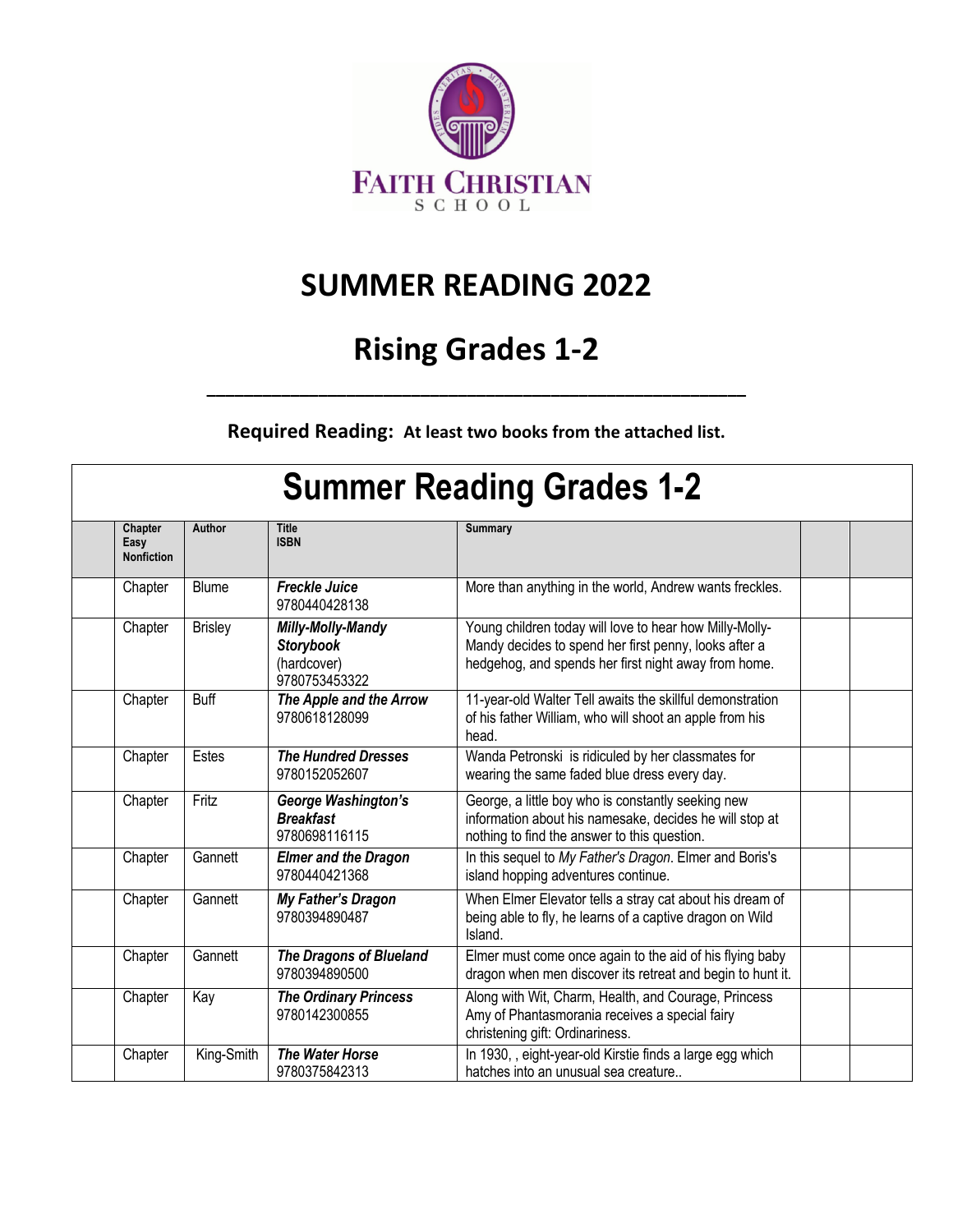| Chapter | Lester             | <b>The Tales of Uncle Remus:</b><br><b>The Adventures of Brer</b><br><b>Rabbit</b><br>9780142407202 | Whether he is besting Brer Fox or sneaking into Mr.<br>Man's garden, Brer Rabbit is always teaching a valuable<br>lesson.                                                                    |  |
|---------|--------------------|-----------------------------------------------------------------------------------------------------|----------------------------------------------------------------------------------------------------------------------------------------------------------------------------------------------|--|
| Chapter | Lovelace           | <b>Betsy Tacy</b><br>9780064400961                                                                  | From the moment they met, Betsy and Tacy become<br>such good friends that everyone starts to think of them as<br>one person-Betsy-Tacy                                                       |  |
| Chapter | McDonald           | Mrs. Piggle Wiggle<br>9780064401487                                                                 | Mrs. Piggle-Wiggle lives in an upside-down house and<br>smells like cookies.                                                                                                                 |  |
| Chapter | Minarik            | Little Bear (set of 3)<br>9780064441971                                                             | Little Bear, Father Bear Comes Home, and Little Bear's<br>Visit                                                                                                                              |  |
| Chapter | Orr                | Nim's Island<br>9780385736060                                                                       | Nim can chop down bananas with a machete, climb tall<br>palm trees, and start a fire with glass.                                                                                             |  |
| Chapter | Parrish            | Amelia Bedelia<br>(Set of 3)<br>9780060542382                                                       | Everyone's favorite literal-minded housekeeper, Amelia<br>Bedelia, celebrates her 40th Anniversary in a three-book I<br>Can Read box set.                                                    |  |
| Chapter | Peterson           | <b>The Littles</b><br>9780590462259                                                                 | Meet the Littles, a family like any other but with a few tiny<br>differences!                                                                                                                |  |
| Chapter | Pittman            | A Grain of Rice<br>9780440413011                                                                    | A clever, cheerful, hard-working farmer's son wins the<br>hand of a Chinese princess by outwitting her father the<br>Emperor.                                                                |  |
| Chapter | Sharmat            | <b>Nate the Great</b><br>9780440461265                                                              | Nate carefully examines the clues and finds a missing<br>painting.                                                                                                                           |  |
| Chapter | Sobol              | Encyclopedia Brown<br>9780142408889                                                                 | Leroy Brown, aka Encyclopedia Brown, is Idaville<br>neighborhood's ten-year-old star detective.                                                                                              |  |
| Chapter | Stanifort          | <b>Balto, The Bravest Dog Ever</b><br>9780394896953                                                 | Recounts the life of Balto, the sled dog who saved Nome,<br>Alaska in 1925 by delivering medicine through a raging<br>snowstorm.                                                             |  |
| Chapter | Williams           | <b>The Velveteen Rabbit</b><br>9780380002559                                                        | The love a boy steadfastly bestows on his toy helps him<br>through a serious illness and afterwards saves his<br>beloved bunny from a terrible fate.                                         |  |
| Easy    | Ahlberg            | <b>Each Peach Pear Plum</b><br>9780140506396                                                        | Rhymed text and illustrations invite the reader to play "I<br>Spy" with a variety of Mother Goose and other folklore<br>characters.                                                          |  |
| Easy    | <b>Barrett</b>     | Cloudy with a Chance of<br><b>Meatballs</b><br>9780689707490                                        | Life is delicious in the town of Chewandswallow where it<br>rains soup and juice, snows mashed potatoes, and blows<br>storms of hamburgers--until the weather takes a turn for<br>the worse. |  |
| Easy    | <b>Barrett</b>     | <b>Animals Should Definitely</b><br><b>Not Wear Clothing</b><br>9780689708077                       | Animals should definitely not wear clothing.  because a<br>snake would lose it, a billy goat would eat it for lunch, and<br>it would always be wet on a walrus!                              |  |
| Easy    | Berenstain         | <b>Berenstain Bears Big</b><br><b>Bedtime Book</b><br>9780060574369                                 | When Mama and Papa Bear go out for the night, Brother,<br>Sister, and Honey aren't sad because they have Mrs.<br>Grizzle-the best babysitter and storyteller ever!                           |  |
| Easy    | Berger             | A Lot of Otters<br>9780698118638                                                                    | When Mother Moon can't find her moonlet, she cries and<br>cries.                                                                                                                             |  |
| Easy    | Brown/<br>Perrault | <b>Cinderella</b><br>9780689814747                                                                  | This timeless story tells of the young girl who is<br>mistreated by her step mother and step sisters.                                                                                        |  |
| Easy    | Carle              | <b>The Grouchy Ladybug</b><br>9780064434508                                                         | A grouchy ladybug, looking for a fight, challenges<br>everyone she meets regardless of their size or strength.                                                                               |  |
| Easy    | Cooney             | <b>Miss Rumphius</b><br>9780140505399                                                               | As a child, Miss Rumphius dreams of traveling to faraway<br>places.                                                                                                                          |  |
| Easy    | Cooney/<br>Chaucer | <b>Chanticleer and the Fox</b><br>9780064430876                                                     | A proud rooster is tricked by a sly fox.                                                                                                                                                     |  |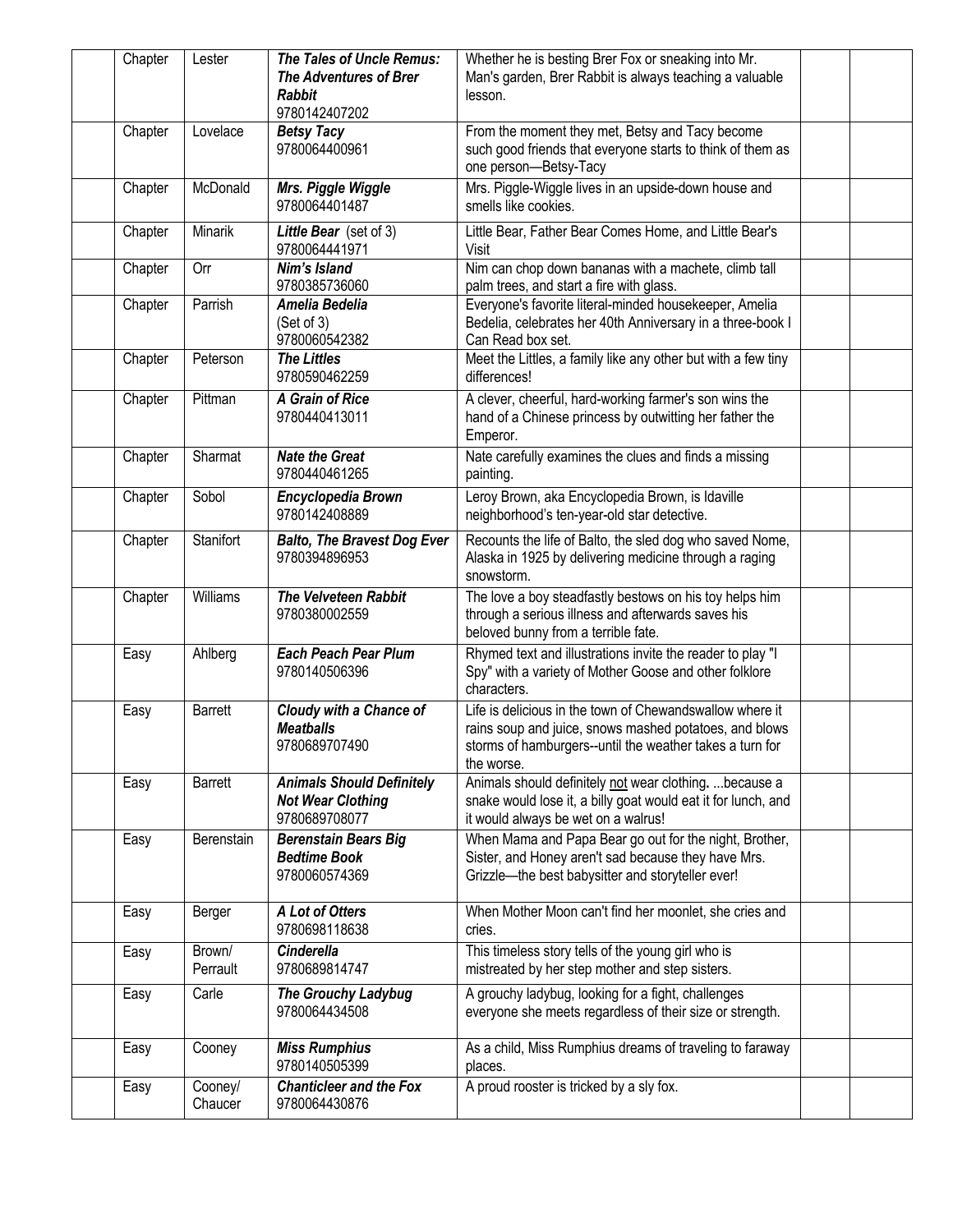| Easy | DePaola    | <b>Strega Nona</b><br>9780671666064                                | Left alone for the day, Big Anthony excitedly uses the<br>magic pot to feed the whole town, but is helpless when<br>pasta flows everywhere.                                                       |  |
|------|------------|--------------------------------------------------------------------|---------------------------------------------------------------------------------------------------------------------------------------------------------------------------------------------------|--|
| Easy | DiCamillo  | <b>Mercy Watson Goes For a</b><br><b>Ride</b><br>9780763645052     | Mercy loves nothing more than a ride in the convertible,<br>with the wind tickling her ears and the sun on her snout.                                                                             |  |
| Easy | Galdone    | <b>Three Billy Goats Gruff</b><br>9780899190358                    | Three clever billy goats outwit a big ugly troll that lives<br>under the bridge they must cross on their way up the<br>mountain.                                                                  |  |
| Easy | Hoban      | <b>Bedtime for Frances</b><br>9780064434515                        | The little badger delays her bedtime with requests for<br>kisses and milk, and concerns over tigers and giants and<br>things going bump in the night.                                             |  |
| Easy | Hoff       | <b>Danny and the Dinosaur</b><br>9780064440028                     | When Danny sees a dinosaur at the museum and says,<br>"It would be nice to play with a dinosaur," a voice<br>answers, "And I think it would be nice to play with you."                            |  |
| Easy | Kessler    | <b>Here Comes the Strikeout</b><br>9780064440110                   | Hitting the ball is hard work, but after lots of practice and<br>advice from his friend Willy, Bobby learns how.                                                                                  |  |
| Easy | Kraus      | Leo the Late Bloomer<br>9780064433488                              | Leo isn't reading, or writing, or drawing, or even<br>speaking, and his father is concerned. But Leo's mother<br>isn't. She knows her son will do all those things, and<br>more, when he's ready. |  |
| Easy | Lobel      | <b>Frog and Toad Collection</b><br>(set of 3)<br>9780060580865     | From sledding in winter to eating ice cream on hot<br>summer days, these two friends have fun together the<br>whole year round!                                                                   |  |
| Easy | McCloskey  | <b>Blueberries for Sal</b><br>9780140501698                        | What happens when Sal and her mother meet a mother<br>bear and her cub?                                                                                                                           |  |
| Easy | McCloskey  | <b>Make Way for Ducklings</b><br>9780140564341                     | The busy Boston streets are too dangerous for eight little<br>ducklings!                                                                                                                          |  |
| Easy | Peet       | <b>Cyrus the Unsinkable Sea</b><br><b>Serpent</b><br>9780395313893 | A shark accuses Cyrus of cowardice because he won't<br>sink any ships.                                                                                                                            |  |
| Easy | Peet       | Eli<br>9780395366110                                               | A proud but decrepit lion learns a lesson about friendship<br>from the vultures he despises.                                                                                                      |  |
| Easy | Peet       | <b>Hubert's Hair Raising</b><br>Adventure<br>9780395282670         | Hubert the lion, terribly vain about his beautiful mane,<br>tries everything to make it grow back after it goes up in<br>smoke.                                                                   |  |
| Easy | Pfister    | <b>The Rainbow Fish</b><br>9783314015441                           | The vain, lonely Rainbow Fish who relinquishes his pride<br>and gives away almost all of his special shiny scales to<br>gain friends.                                                             |  |
| Easy | Rey, H. A. | <b>Curious George</b><br>9780395150238                             | George is taken from the jungle by the man in the yellow<br>hat to live in a new home, but--oh, what happened!                                                                                    |  |
| Easy | Rylant     | <b>The Relatives Came</b><br>9780689717383                         | The relatives come to visit from Virginia and everyone<br>has a wonderful time.                                                                                                                   |  |
| Easy | Slobodkina | <b>Caps for Sale</b><br>9780064431439                              | A band of monkeys steals every one of a peddler's caps<br>while he takes a nap under a tree.                                                                                                      |  |
| Easy | Steig      | Dr. DeSoto<br>9780312611897                                        | Since he's a mouse, Dr De Soto refuses to treat<br>"dangerous" animals-that is, animals who have a taste<br>for mice. But one day a fox shows up                                                  |  |
| Easy | Steig      | <b>Sylvester and the Magic</b><br>Pebble<br>9780671662691          | On a rainy day, Sylvester finds a magic pebble that can<br>make wishes come true.                                                                                                                 |  |
| Easy | Thacher    | <b>Art Dog</b><br>9780064434898                                    | Someone has stolen the Mona Woofa from the Dogopolis<br>Museum of Art!                                                                                                                            |  |